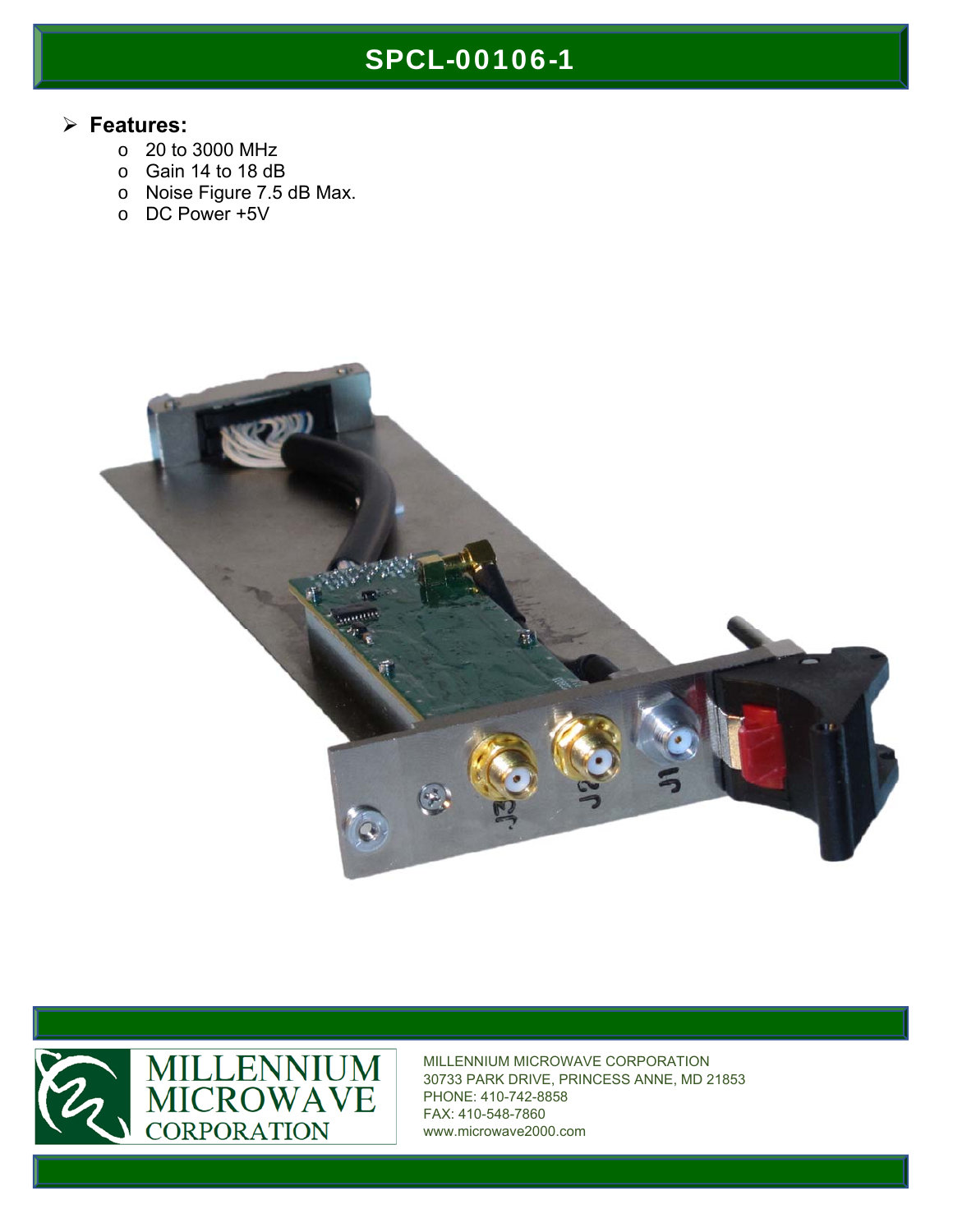## SPCL-00106-1

#### **Specifications:**

| <b>SERIAL NUMBER</b>         |              | 80          | 81           |             |              |    |
|------------------------------|--------------|-------------|--------------|-------------|--------------|----|
| <b>SELECTED INPUT</b>        | J2           | J3          | J2           | J3          | J2           | J3 |
| TTL <sub>1</sub>             | $\mathbf{1}$ | $\mathsf 0$ | $\mathbf{1}$ | $\mathsf 0$ | $\mathbf{1}$ | 0  |
| GAIN @ 20MHz                 |              |             |              |             |              |    |
| 14.0dB +0.5dB                | 14.1         | 14.1        | 14.1         | 14.2        |              |    |
| GAIN @ 3000MHz               |              |             |              |             |              |    |
| 18.5dB ±0.5dB                | 18.7         | 18.7        | 18.8         | 18.8        |              |    |
| VSWR @ ON PORT               |              |             |              |             |              |    |
| 1.8:1                        | 1.6:1        | 1.6:1       | 1.6:1        | 1.6:1       |              |    |
| <b>VSWR@J1</b>               |              |             |              |             |              |    |
| 1.6:1                        | 1.4:1        | 1.4:1       | 1.4:1        | 1.4:1       |              |    |
| <b>ISOLATION</b>             |              |             |              |             |              |    |
| OFF PORT TO J1 *1            |              |             |              |             |              |    |
| 60dB MIN                     | 60.8         | 60.8        | 60.8         | 60.7        |              |    |
| OFF TO ON PORT *2            |              |             |              |             |              |    |
| 60dB MIN                     | 61.1         | 63.3        | 61.1         | 62.5        |              |    |
| J1 TO ON PORT ISO @ 20MHz*1  |              |             |              |             |              |    |
| 40dB MIN                     | 74.0         | 74.0        | 74.0         | 74.0        |              |    |
| J1 TO ON PORT ISO @ 3000MHz* |              |             |              |             |              |    |
| 47dB MIN                     | 71.0         | 70.0        | 70.0         | 70.0        |              |    |
| P1dB OUTPUT PWR @ 20MHz      |              |             |              |             |              |    |
| 12dBm MIN                    | 12.1         | 12.1        | 12.5         | 12.5        |              |    |
| P1dB OUTPUT PWR @ 3000MHz    |              |             |              |             |              |    |
| 16dBm MIN                    | 16.0         | 16.0        | 16.0         | 16.0        |              |    |
| NOISE FIGURE @ 20MHz         |              |             |              |             |              |    |
| 7.5dB MAX                    | 5.9          | 5.9         | 6.0          | 6.0         |              |    |
| NOISE FIGURE @ 3000MHz *3    |              |             |              |             |              |    |
| 6.0dB MAX                    | 5.8          | 5.8         | 5.9          | 5.9         |              |    |
| DC POWER @ +5VDC             |              |             |              |             |              |    |
| 2W MAX                       | 1.00         | 1.00        | 1.15         | 1.15        |              |    |

| SWITCHING SPEED *5                |  |  |  |  |  |
|-----------------------------------|--|--|--|--|--|
| PORT OFF TO ON                    |  |  |  |  |  |
| 10uS MAX                          |  |  |  |  |  |
| OPERATING TEMP *5                 |  |  |  |  |  |
| $0^{\circ}$ C TO +50 $^{\circ}$ C |  |  |  |  |  |
| WEIGHT, 1.0 lb MAX*5              |  |  |  |  |  |
| MAX INPUT POWER, +15dBm *5        |  |  |  |  |  |
| IP3 @20MHz *4                     |  |  |  |  |  |
| +23dBm MIN                        |  |  |  |  |  |
| IP3 @3000MHz *4                   |  |  |  |  |  |
| +26dBm MIN                        |  |  |  |  |  |

| Sense Bits *6 |                   |  |      |  |     |           |
|---------------|-------------------|--|------|--|-----|-----------|
|               | B0 B1 B2 B3 B4 B5 |  |      |  |     | Pass/Fail |
| O             | $NC$ $ 0$         |  | NC 0 |  | NC. | Pass      |



MILLENNIUM MICROWAVE CORPORATION 30733 PARK DRIVE, PRINCESS ANNE, MD 21853 PHONE: 410-742-8858 FAX: 410-548-7860 www.microwave2000.com